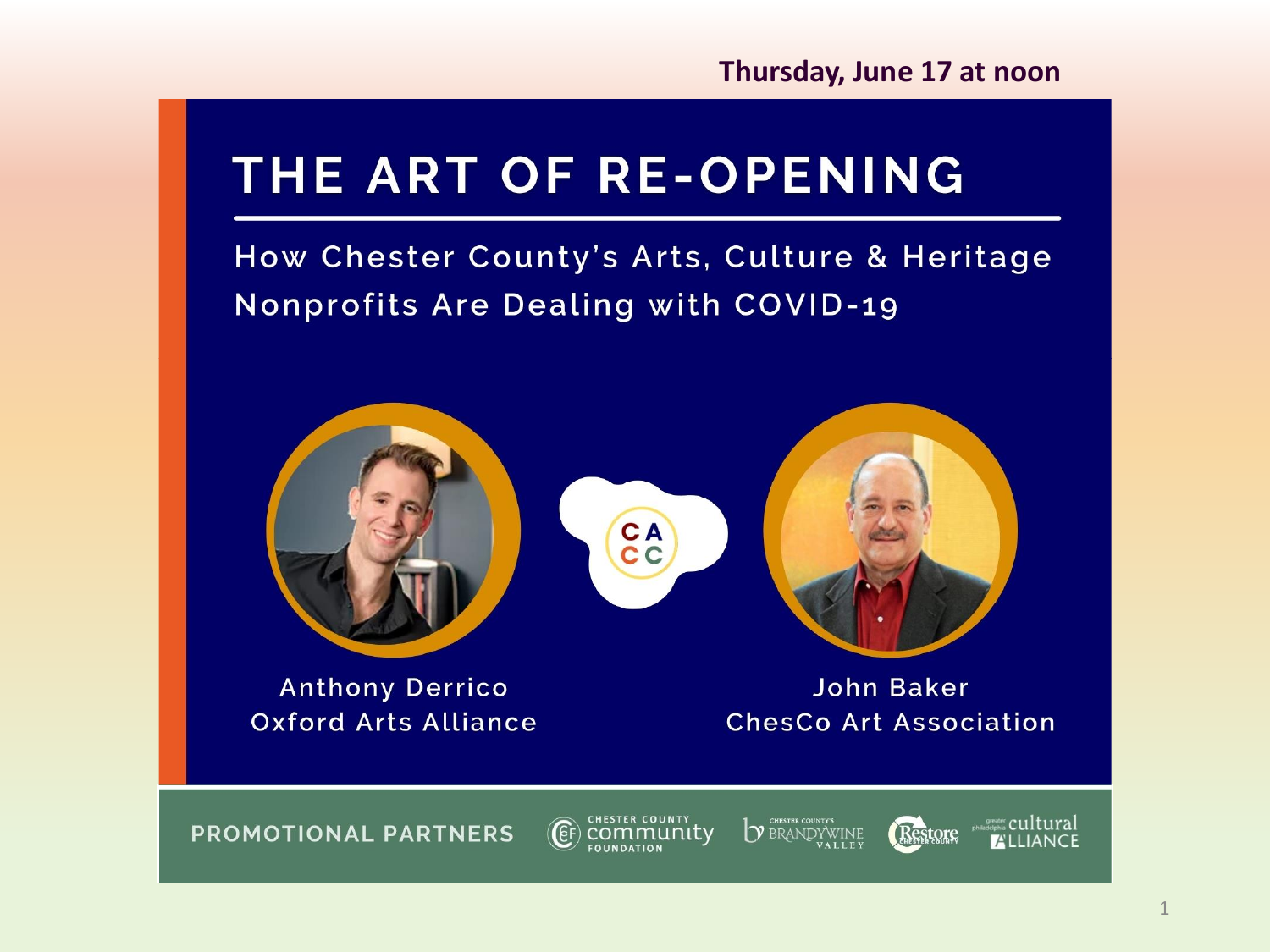

Oxford Arts Alliance Reopen



Oxford Arts Alliance an emerging artist's first exhibition



| <b>THURS</b><br>Noon $-1$ | <b>HOW WE ARE DEALING WITH COVID-19/</b><br><b>REOPENING OUR ARTS, CULTURE &amp; HERITAGE NONPROFITS</b>                                                     |
|---------------------------|--------------------------------------------------------------------------------------------------------------------------------------------------------------|
| June 17                   | Chester County Art Association with John Baker - JBaker@wcupa.edu<br><b>Oxford Arts Alliance with Anthony Derrico - assistantdirector@oxfordart.org</b>      |
| July 15                   | Chester County History Center with Conor Hepp - chepp@chestercohistorical.org<br>Wharton Esherick Museum with Julie Siglin - julie@whartonesherickmuseum.org |
| <b>Aug 12</b>             | <b>Kennett Flash with Andrew Miller - director@kennettflash.org</b><br>ACT Players with Karen Weaver - karen@larmorescarlett.com lassofthewind@yahoo.com     |
| Sept 16                   | <b>TBD</b>                                                                                                                                                   |

<https://www.culturechesco.org/art-of-reopening>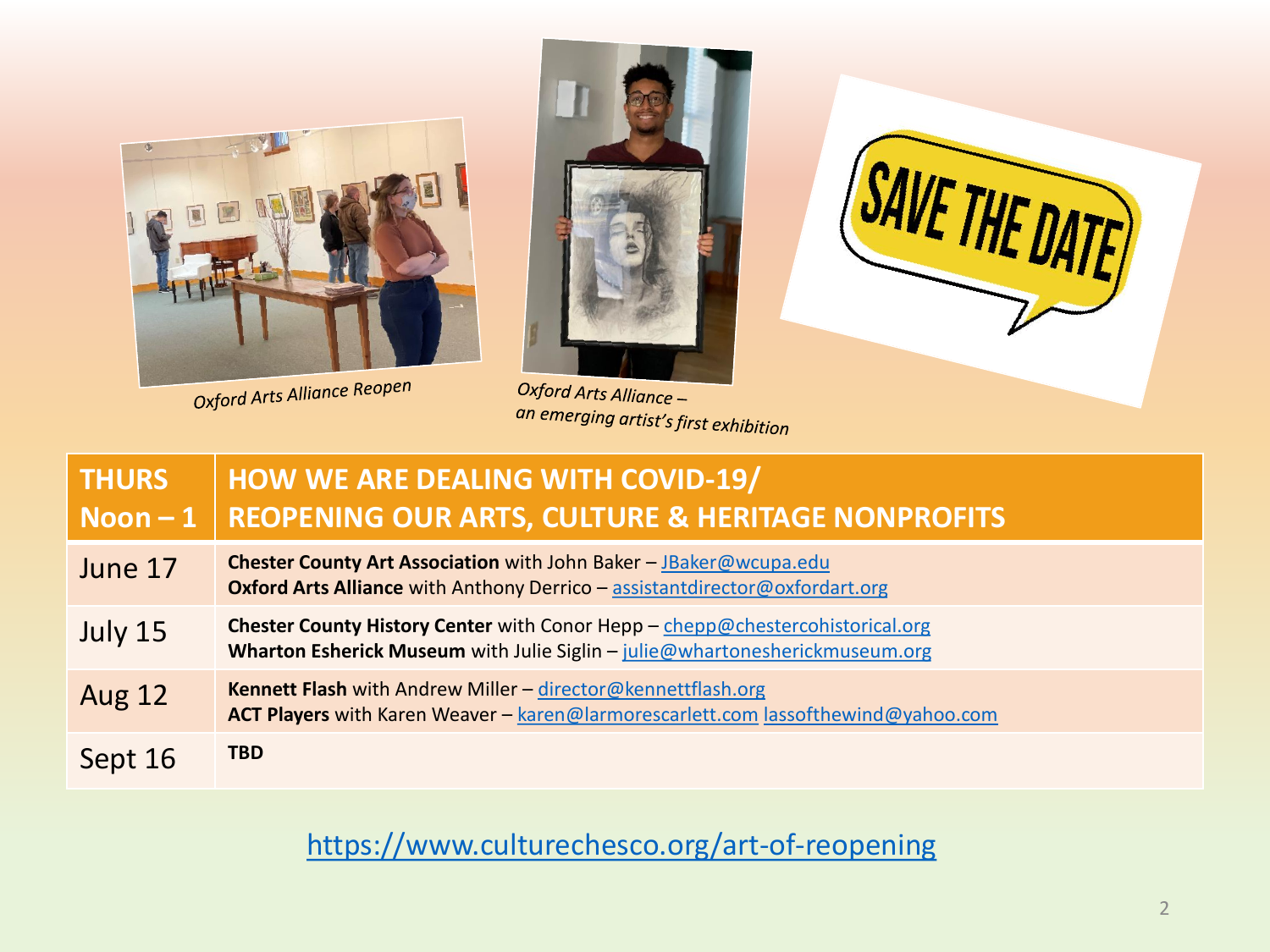

Anthony Derrico Executive Director Oxford Arts Alliance



John Baker Board President Chester County Art Association

# **The Art of Reopening: A Discussion**

#### **Discussion Area #1: Organizational Changes**

- How has COVID changed your organization?
- What does your organization do differently now compared to pre-COVID?
- Which changes are you planning on keeping, even after returning to "normal" operations? *Ex. virtual programming, online ticketing*

### **Discussion Area #2: Audience Engagement**

- How has your organization generated audience engagement during COVID?
- Which engagement methods have worked best for you? Which one have not worked so well?



#### **Discussion Area #3: Social Justice Impact & Programming**

- How is your organization addressing social justice issues?
- How have social justice initiatives been incorporated into your programming?
- How can arts, culture, and heritage organizations contribute to social justice? Who can they collaborate with?  $\frac{3}{3}$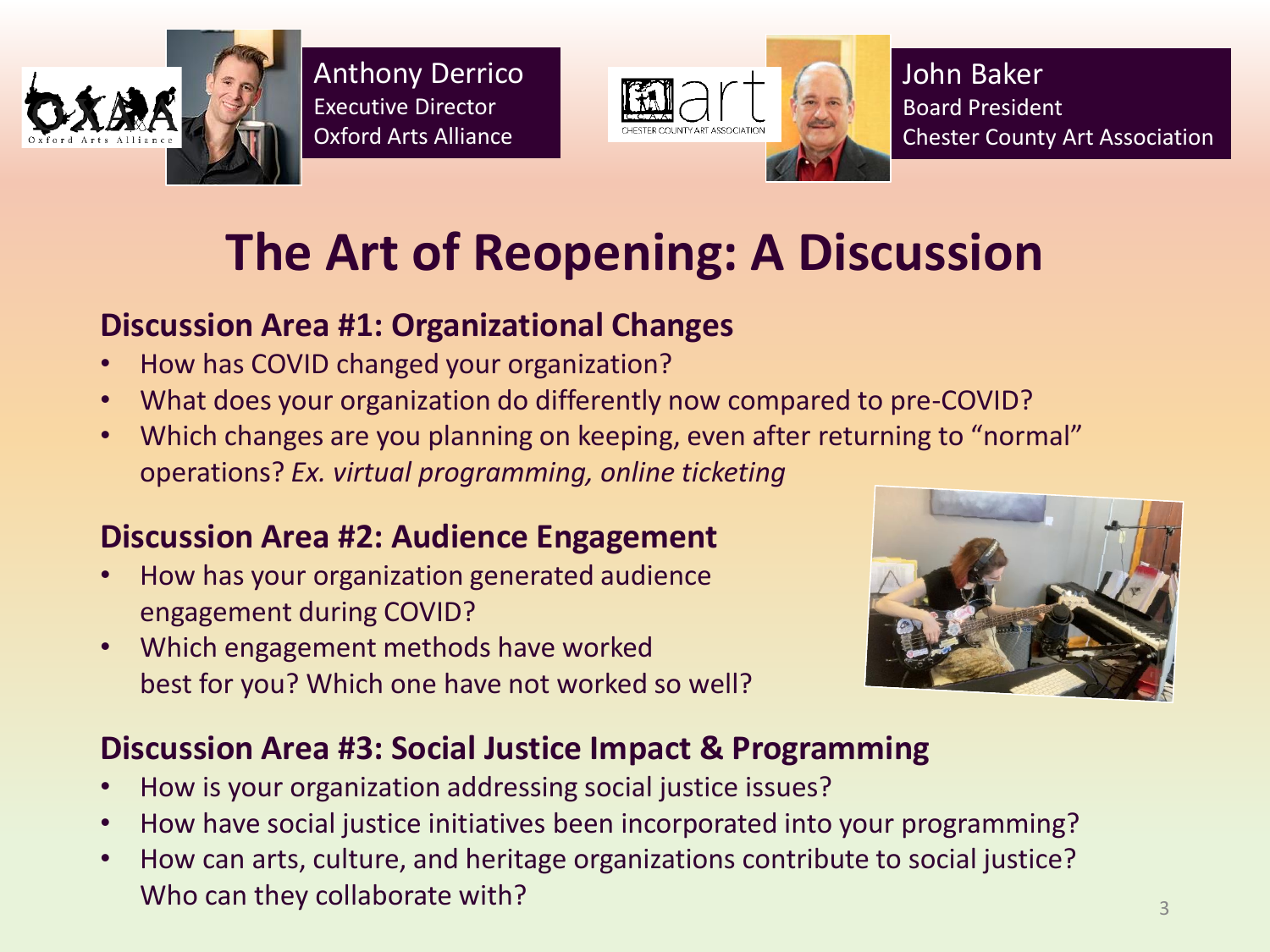#### Use the 2-out-of-3 Rule

#### **The New York Times**

If you're not vaccinated, make sure your activity meets two out of the following three conditions: outdoors, distanced and masked.

Outdoors + Distanced = No Mask Needed



Outdoors + No Distance = Mask Needed



Not Outdoors + Distanced = Mask Needed



<https://www.nytimes.com/2021/04/22/well/live/covid-masks-outdoors.html>